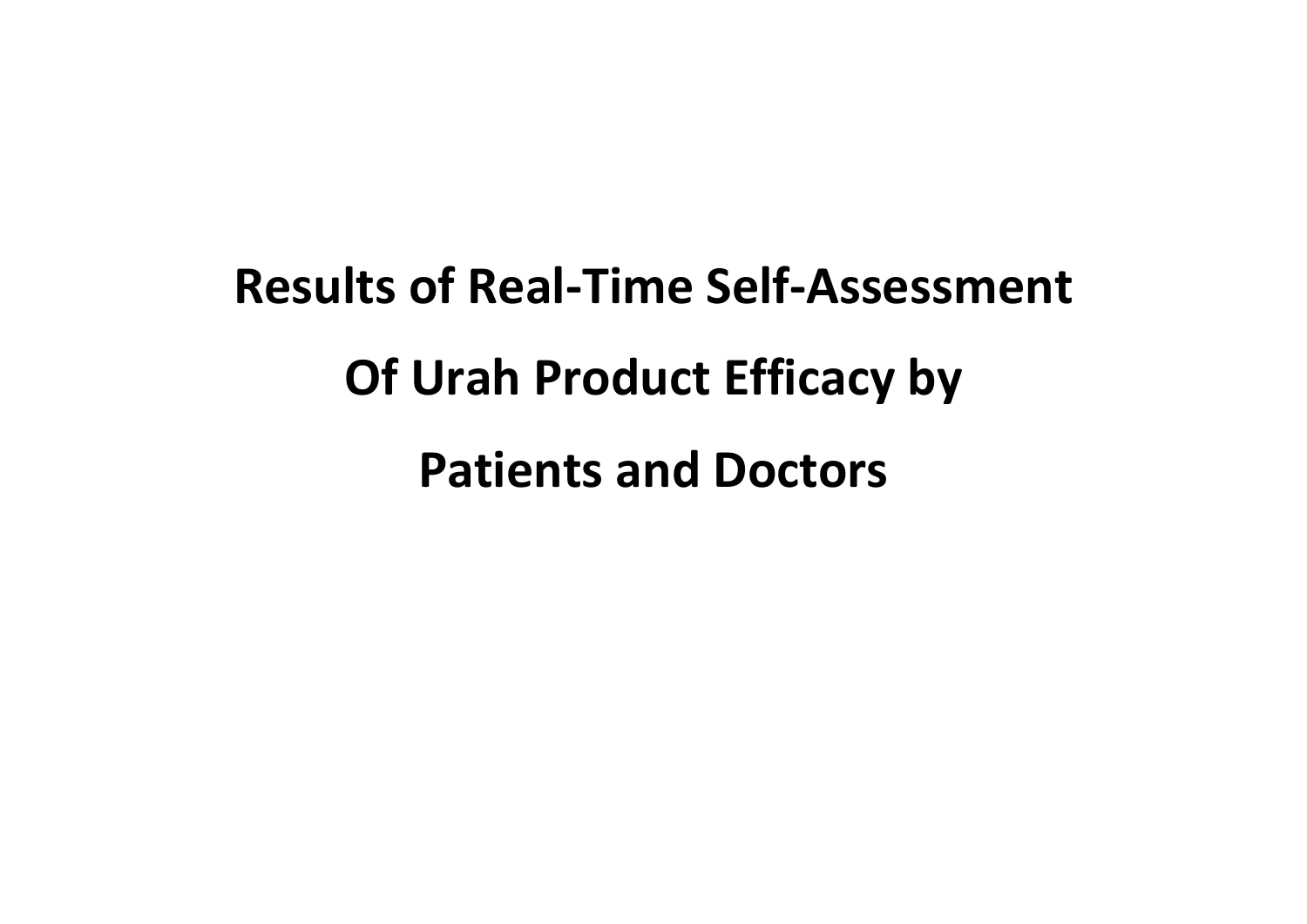| Participant ID: 001 |  | Age: 66                      | Pain Duration: 1 year                                   | Pain Area: Left & Right Knee                           |
|---------------------|--|------------------------------|---------------------------------------------------------|--------------------------------------------------------|
| Gender: Female      |  | Occupation: <b>Homemaker</b> | $\square$ Swelling<br>$\boxtimes$ Joint line tenderness | $\boxtimes$ Sound from joints<br>⊠ Movement Limitation |

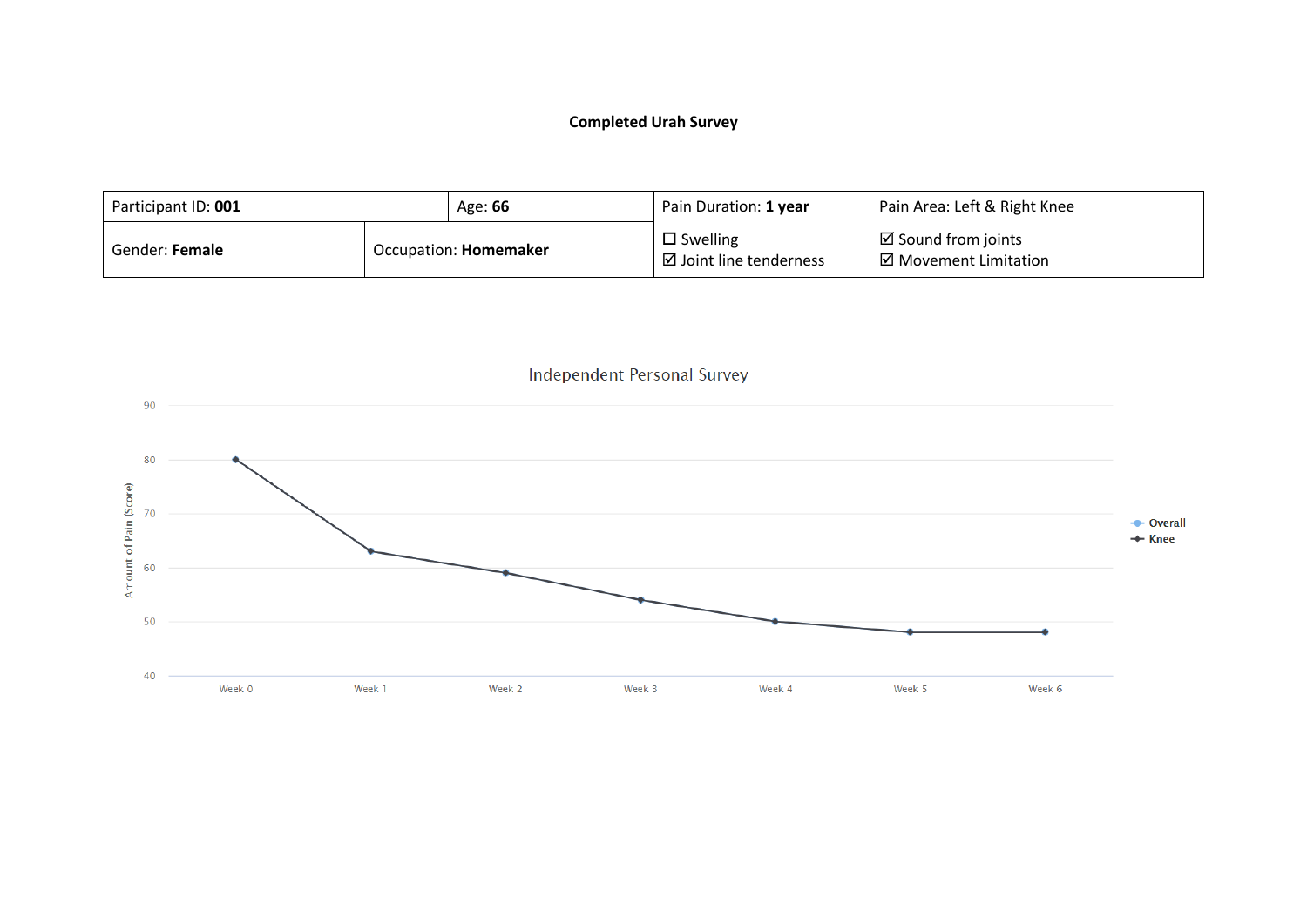

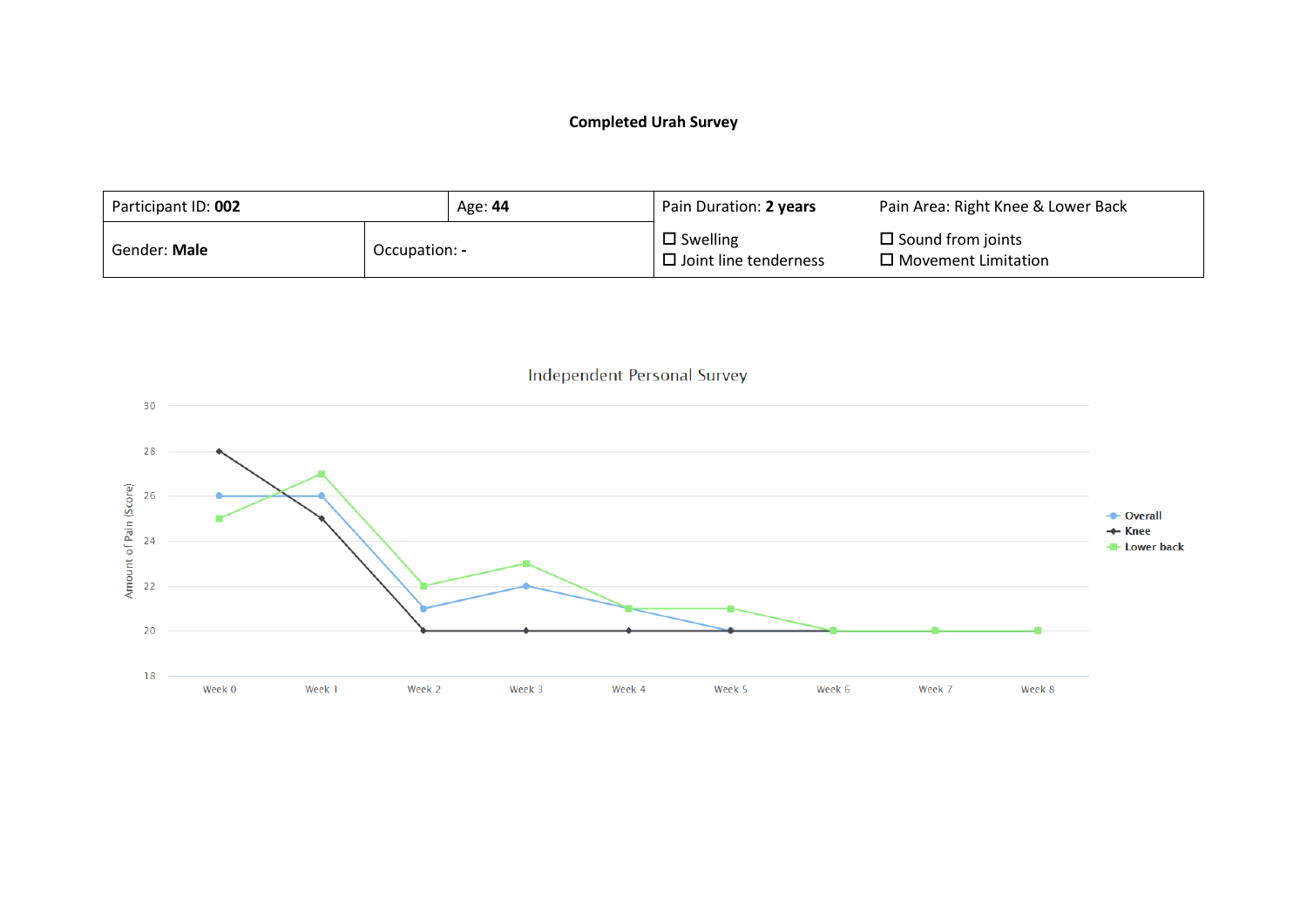| Participant ID: 003 | Age: 35              | Pain Duration: 5 years                                  | Pain Area: Left & Right Ankle                     |
|---------------------|----------------------|---------------------------------------------------------|---------------------------------------------------|
| Gender: Female      | Occupation: Engineer | $\square$ Swelling<br>$\boxtimes$ Joint line tenderness | $\Box$ Sound from joints<br>⊠ Movement Limitation |

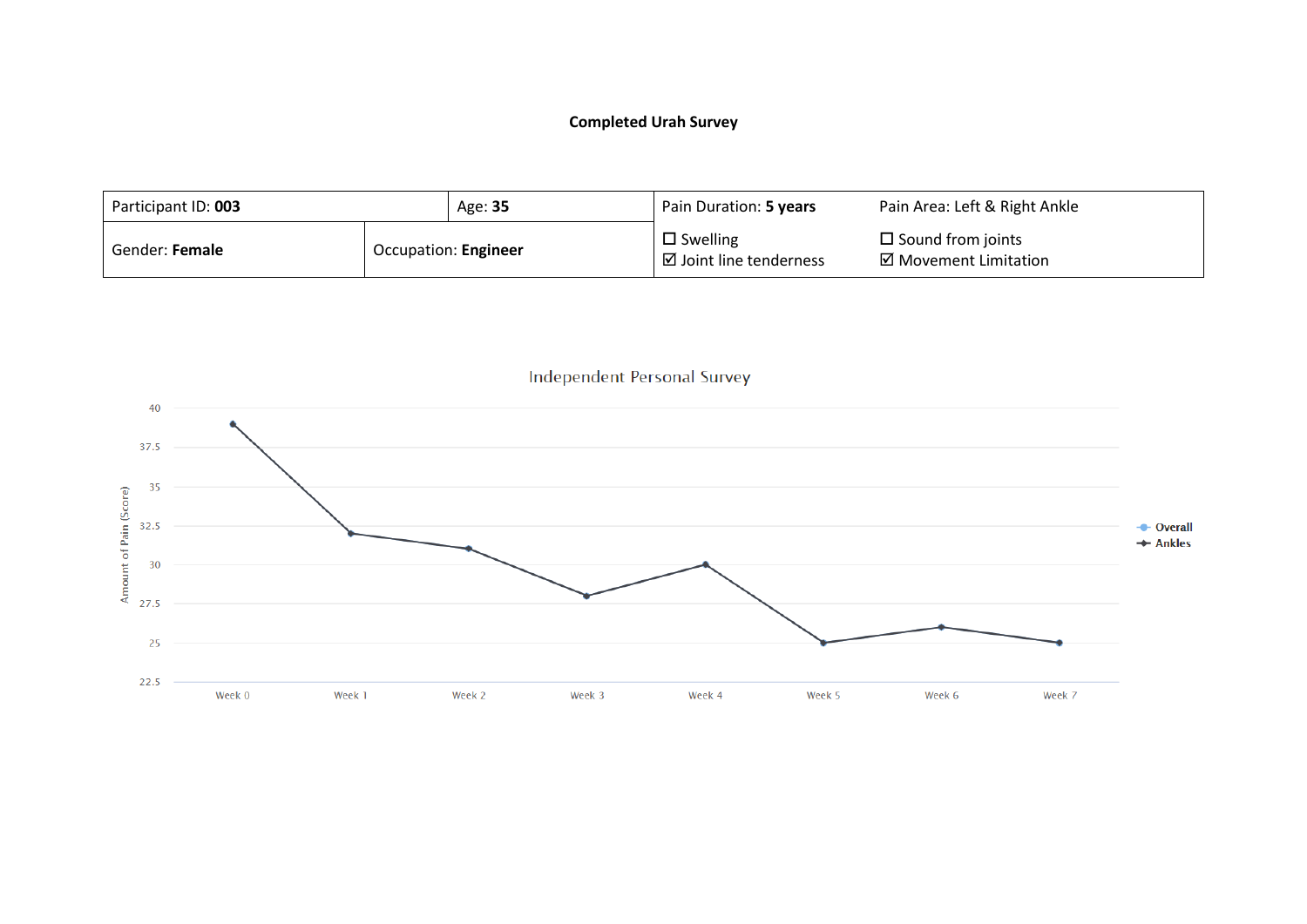

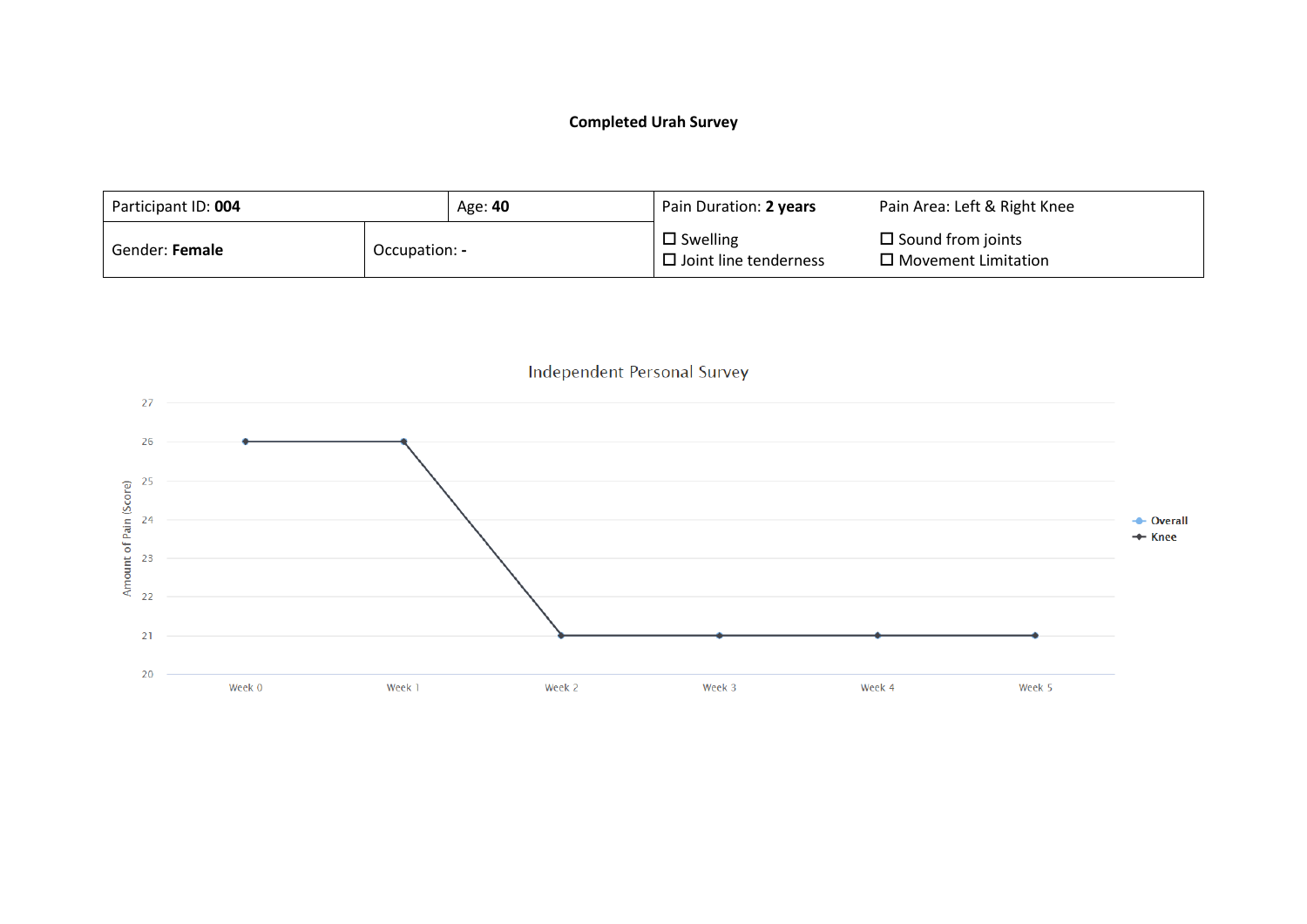| Participant ID: 005   |               | Age: 52 | Pain Duration: <b>3 months</b>       | Pain Area: Left & Right Knee                           |
|-----------------------|---------------|---------|--------------------------------------|--------------------------------------------------------|
| Gender: <b>Female</b> | Occupation: - |         | ⊠Swelling<br>⊠ Joint line tenderness | $\boxtimes$ Sound from joints<br>⊠ Movement Limitation |

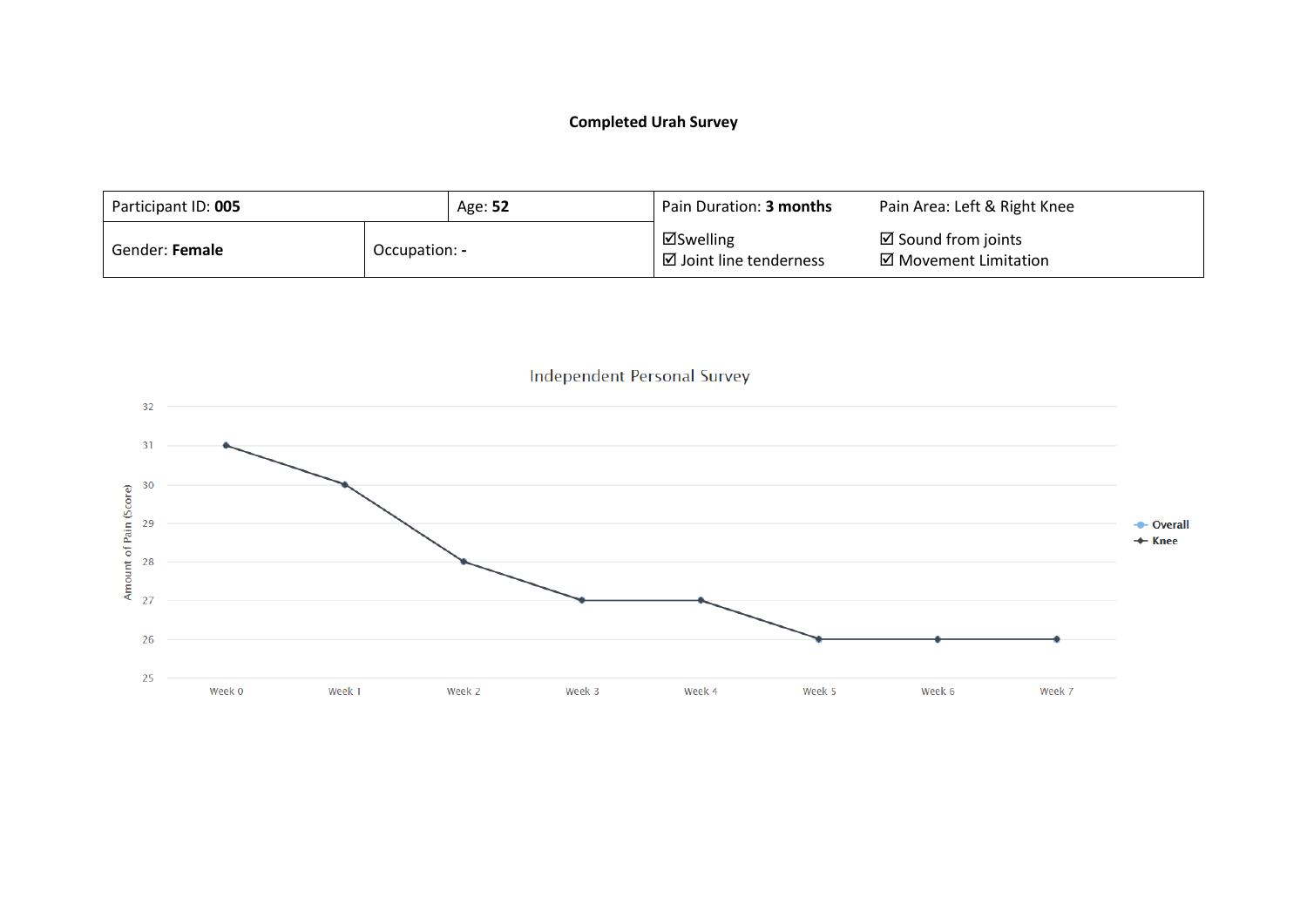| Participant ID: 006 |  | Age: 56                      | Pain Duration: 3 months                            | Pain Area: Left & Right Ankle, Left & Right<br>Knee, Centre Lower Back |
|---------------------|--|------------------------------|----------------------------------------------------|------------------------------------------------------------------------|
| Gender: Male        |  | Occupation: Store Supervisor | $\square$ Swelling<br>$\Box$ Joint line tenderness | $\boxtimes$ Sound from joints<br>$\Box$ Movement Limitation            |

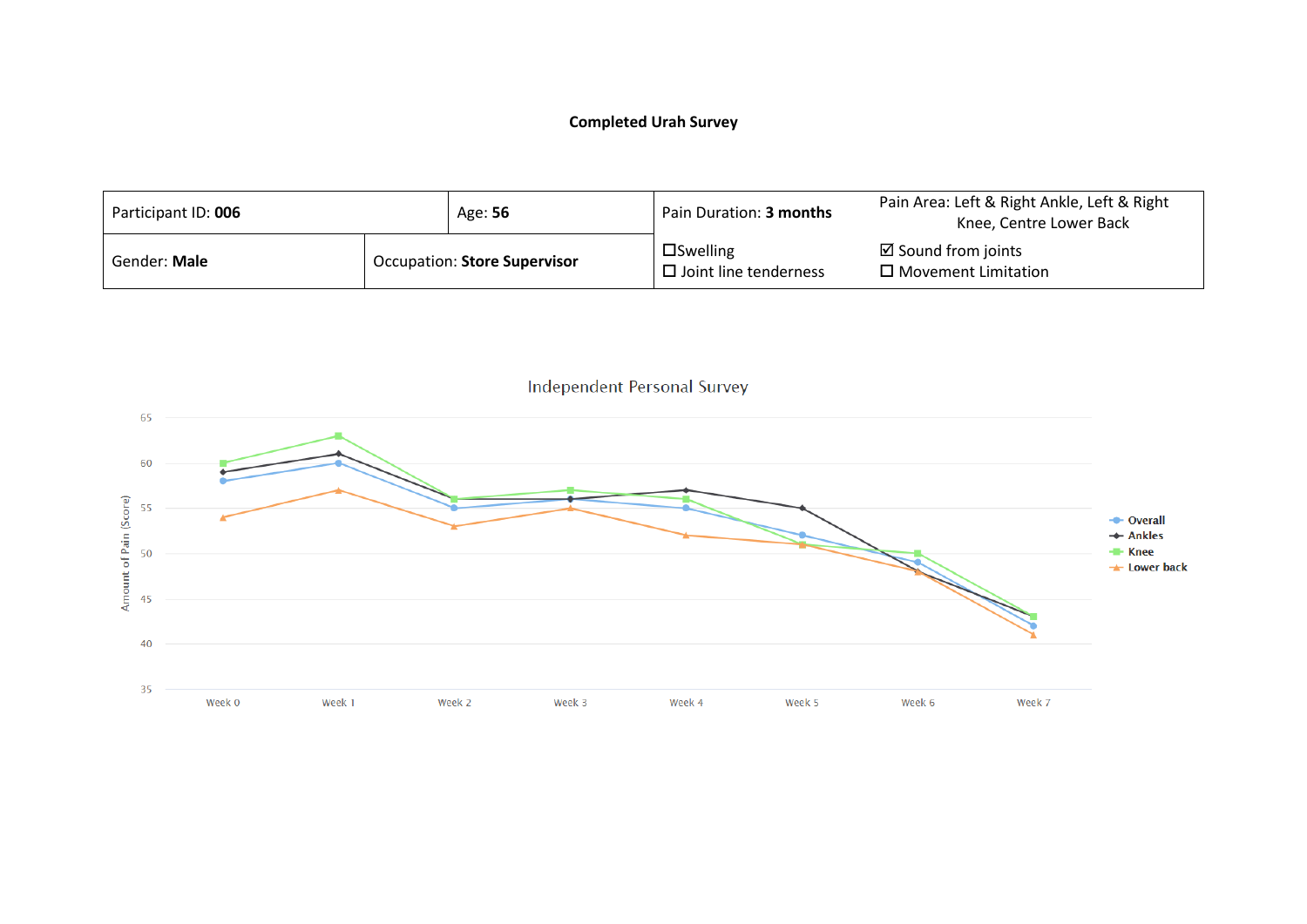

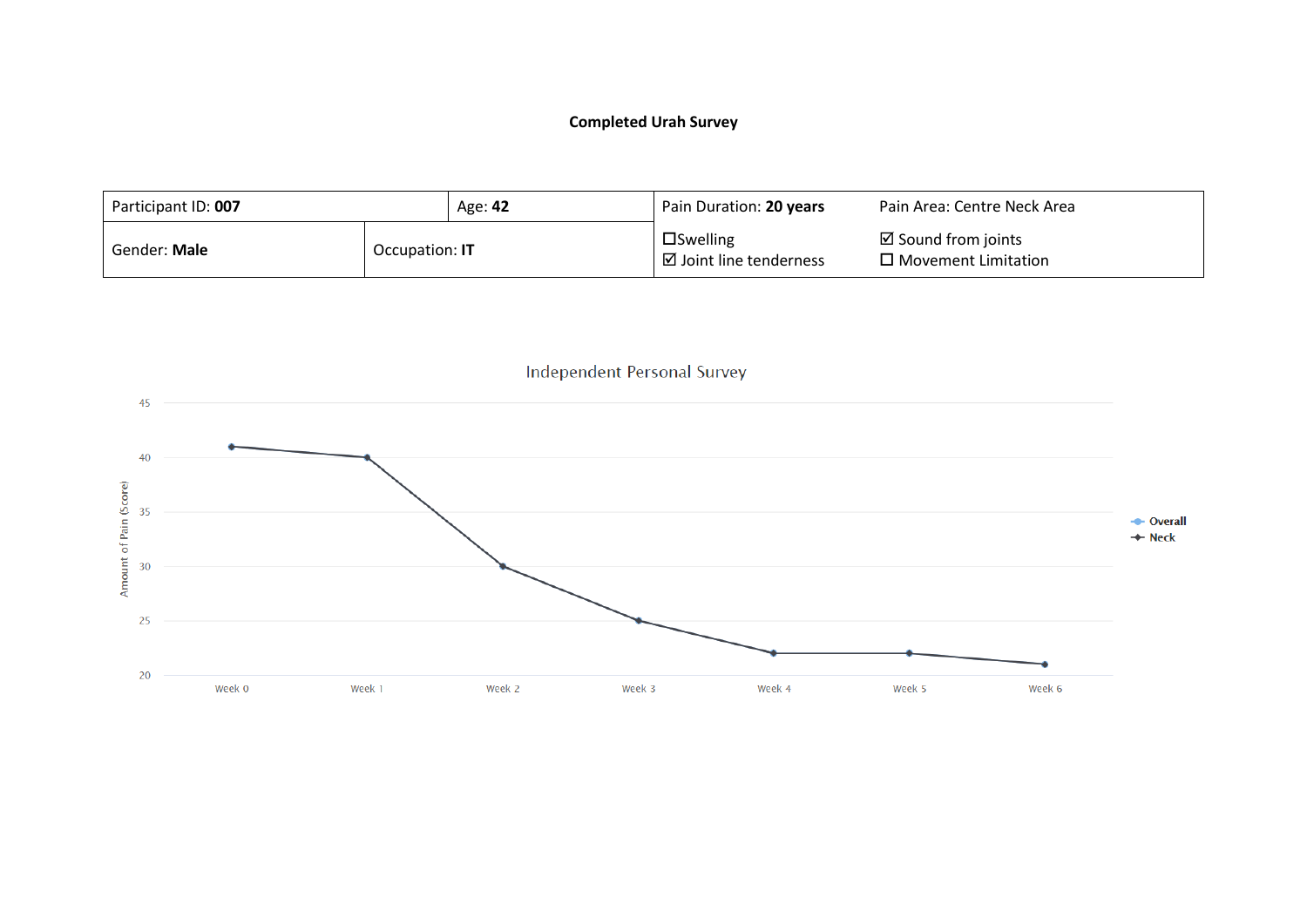| Participant ID: 008 |  | Age: 50                                                       | Pain Duration: 2 months                        | Pain Area: Left Knee                                        |
|---------------------|--|---------------------------------------------------------------|------------------------------------------------|-------------------------------------------------------------|
| Gender: Female      |  | <b>Compation: Organisational</b><br><b>Management Manager</b> | ⊠Swelling<br>$\boxtimes$ Joint line tenderness | $\boxtimes$ Sound from joints<br>$\Box$ Movement Limitation |

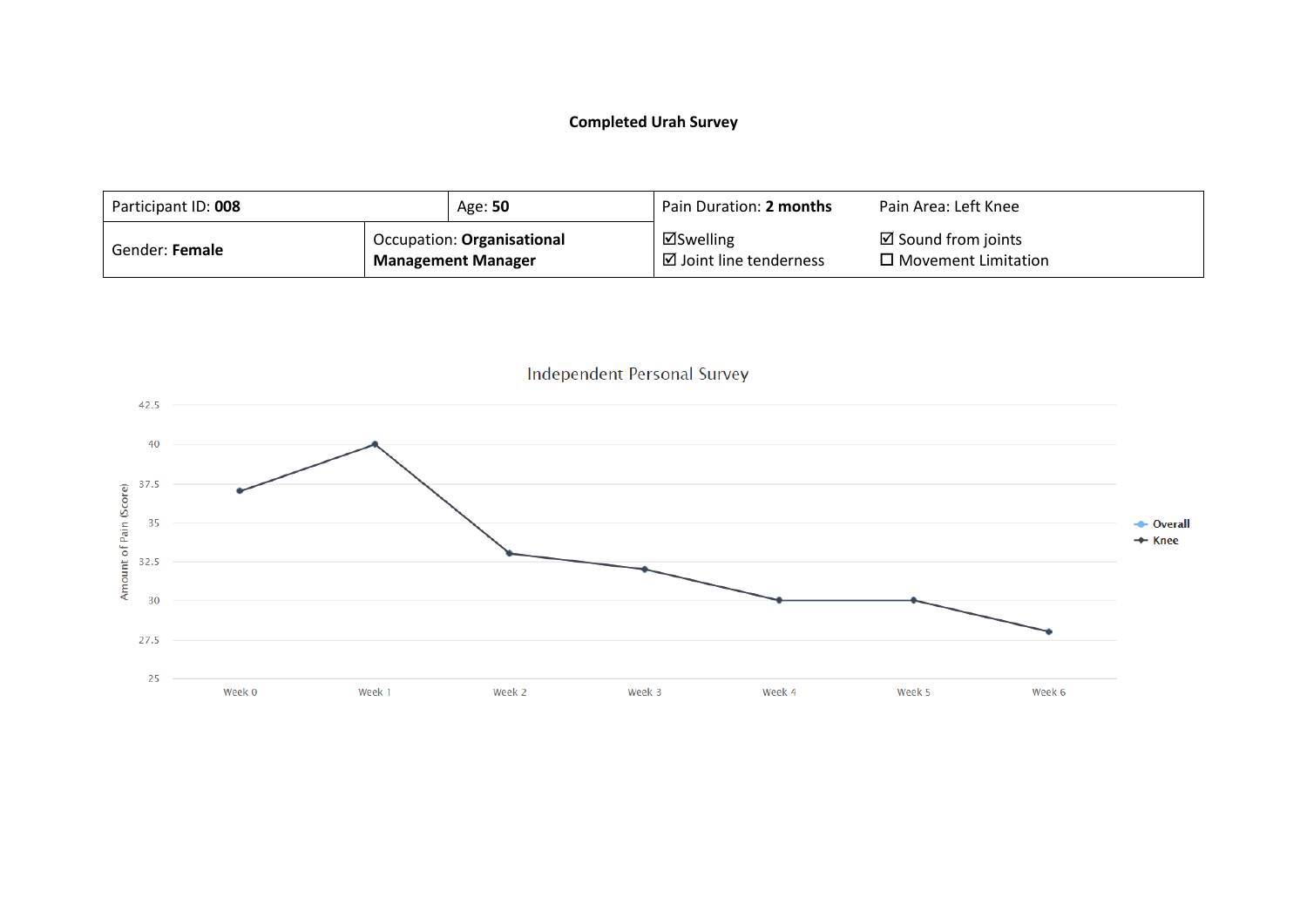

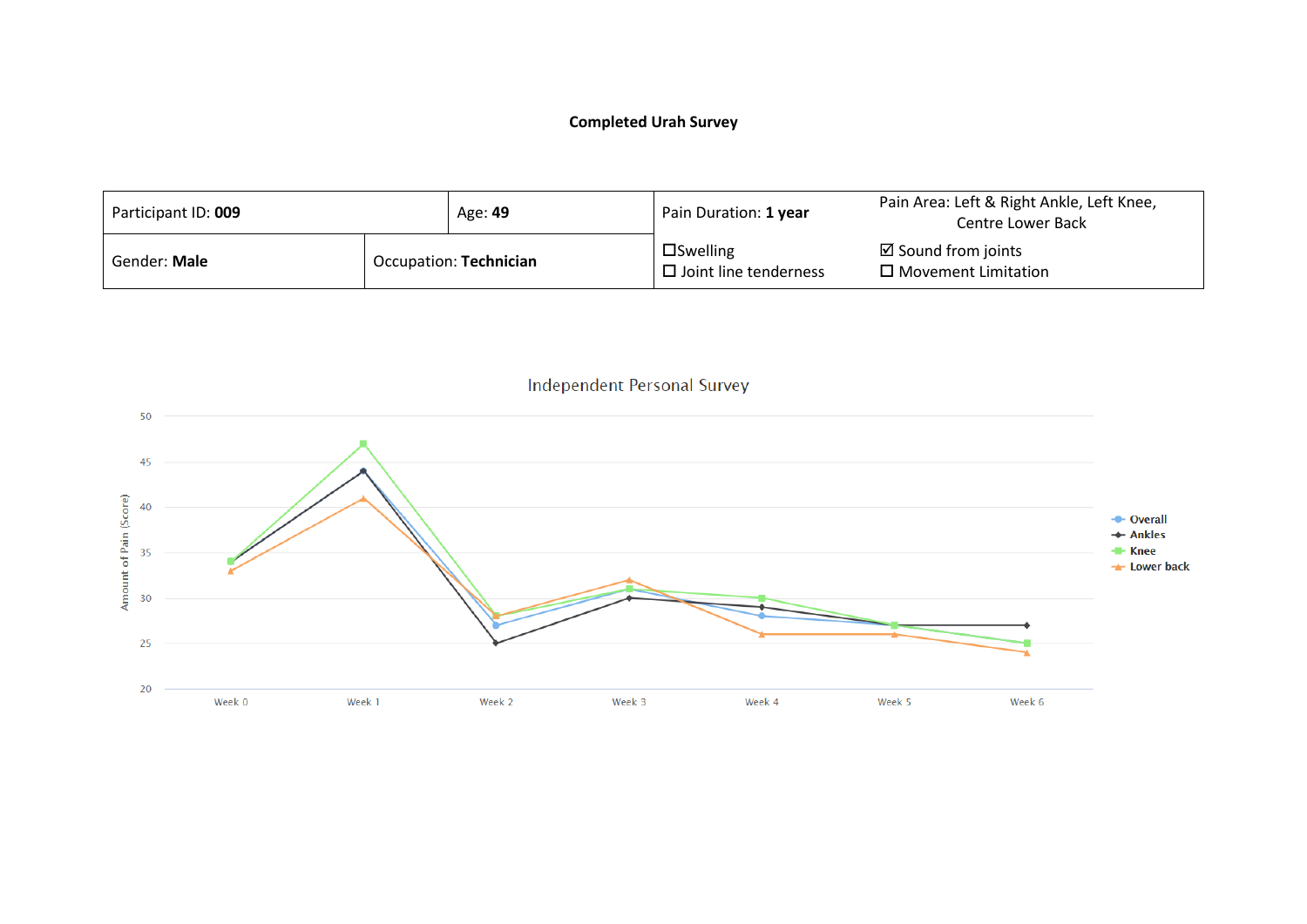| Participant ID: 010 |  | Age: 48                | Pain Duration: 2 years                             | Pain Area: Right Knee                                       |
|---------------------|--|------------------------|----------------------------------------------------|-------------------------------------------------------------|
| Gender: <b>Male</b> |  | Occupation: Technician | $\square$ Swelling<br>$\Box$ Joint line tenderness | $\boxtimes$ Sound from joints<br>$\Box$ Movement Limitation |

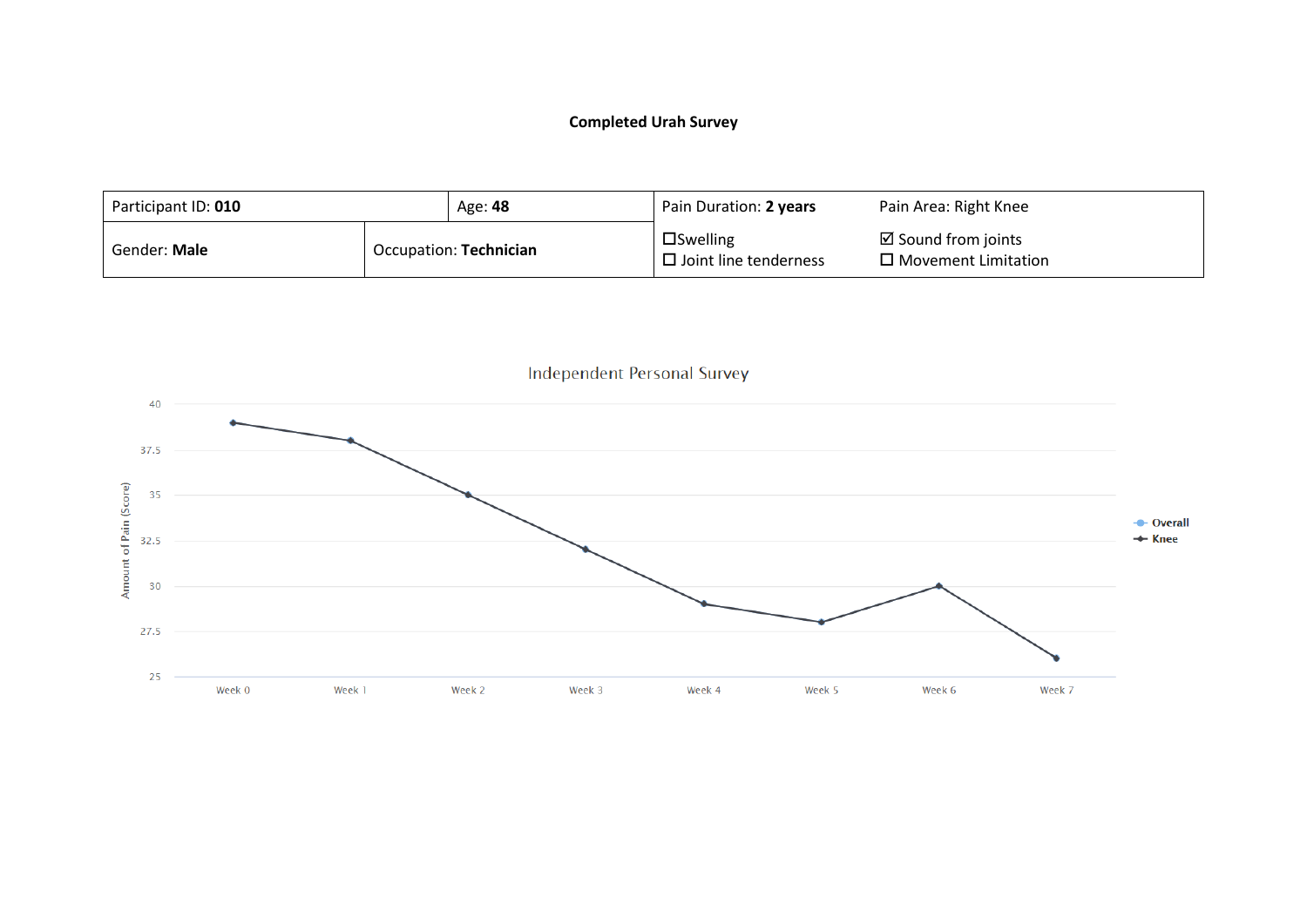## **Participant ID: 011**



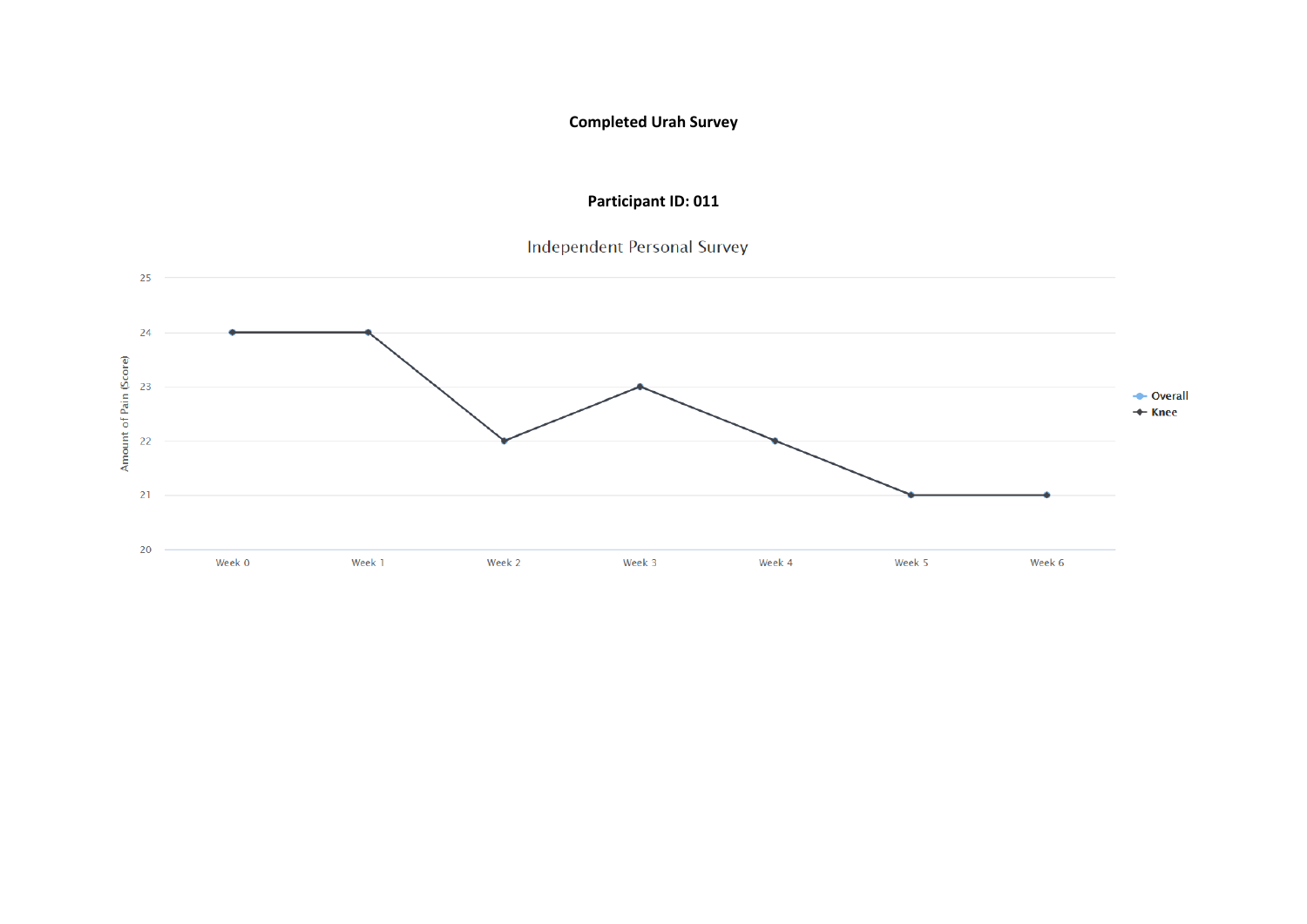| Participant ID: 012 |                     | Age: <b>70</b> | Pain Duration: 2 years                                | Pain Area: Right Knee, Right Wrist                             |
|---------------------|---------------------|----------------|-------------------------------------------------------|----------------------------------------------------------------|
| Gender: Female      | Occupation: Retiree |                | $\square$ Swelling<br>$\boxdot$ Joint line tenderness | $\square$ Sound from joints<br>$\boxtimes$ Movement Limitation |

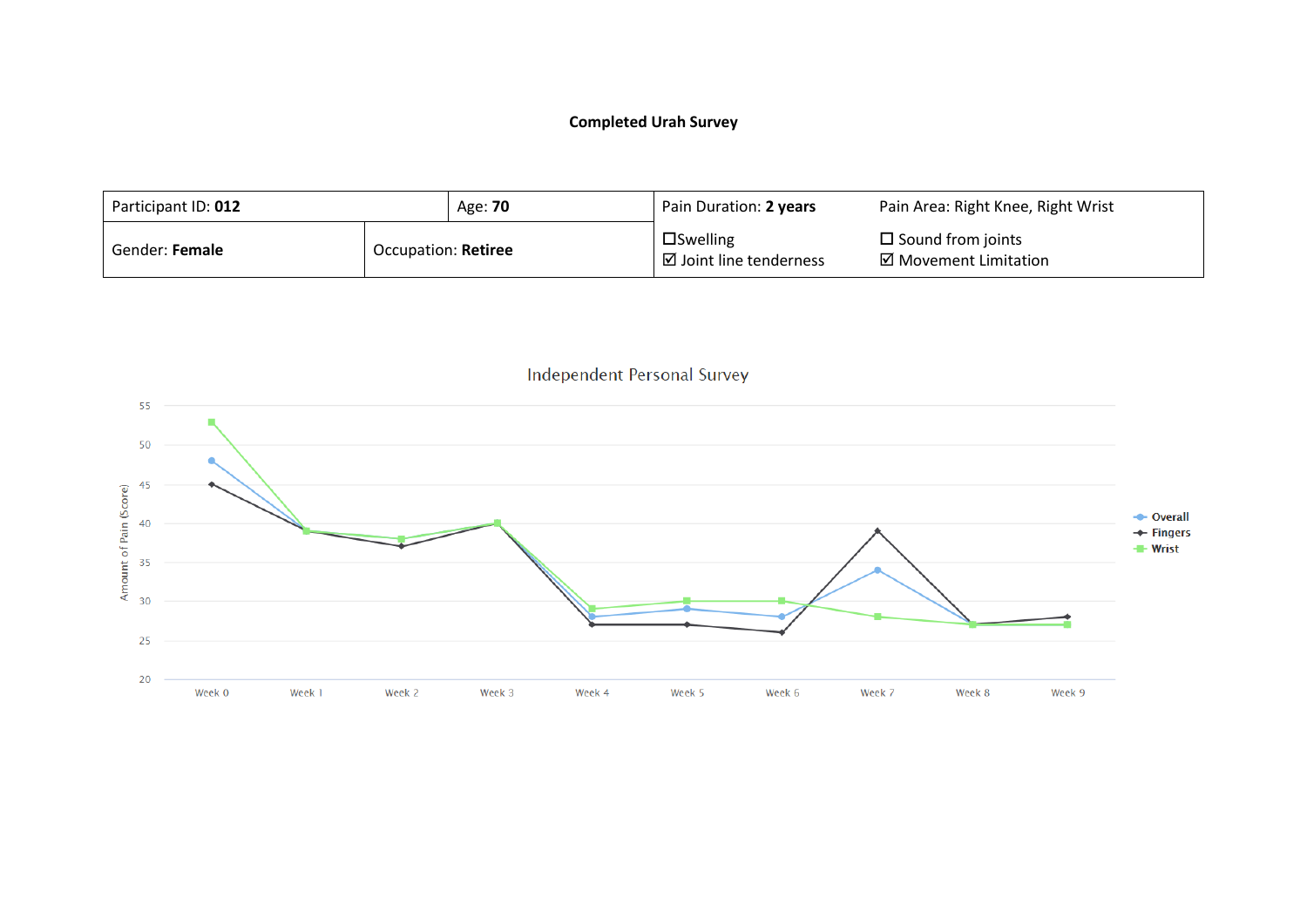## **Participant ID: 013**

# **Independent Personal Survey**

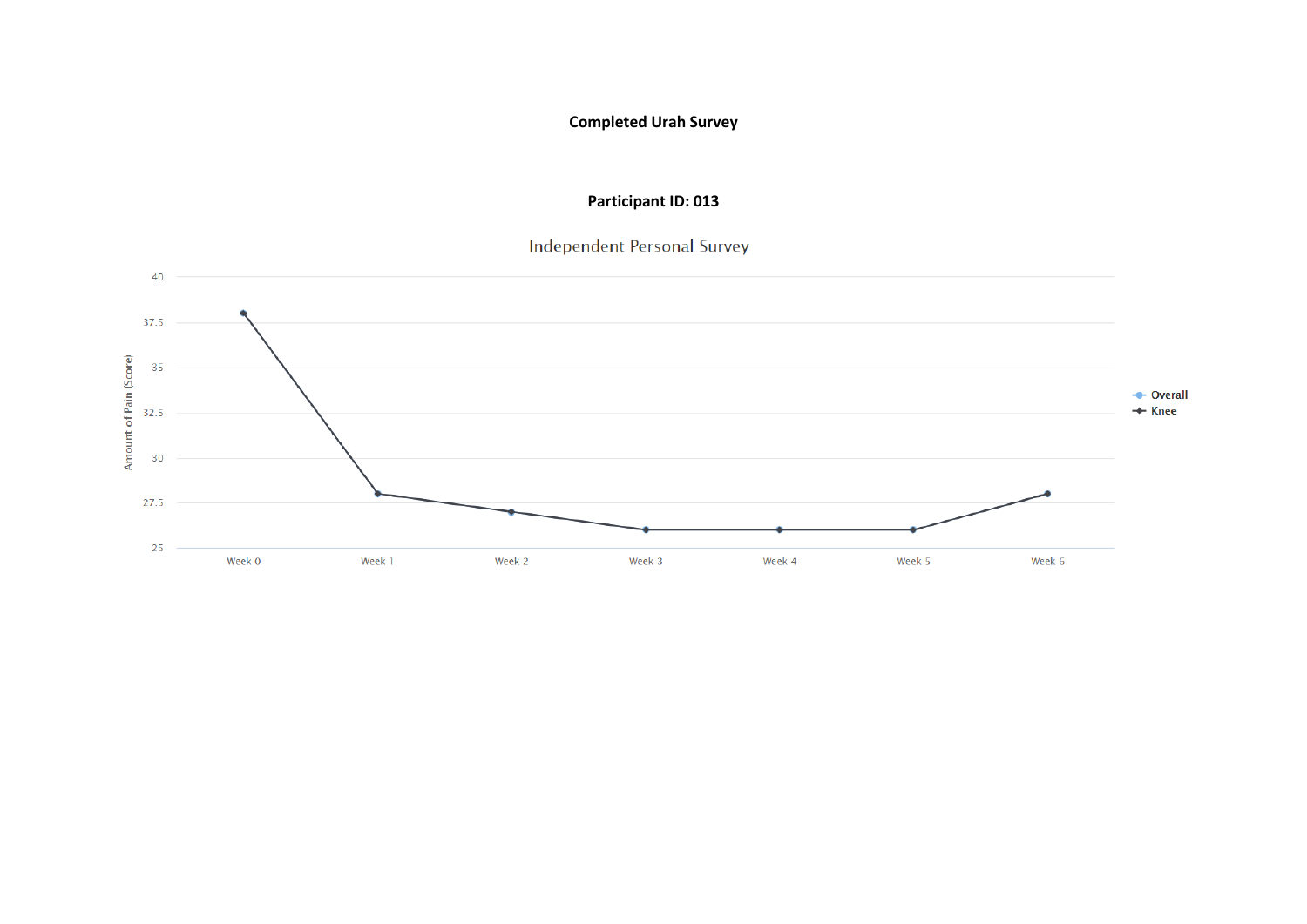| Participant ID: 014 |                   | Age: 50                             | Pain Duration: 1 year                                 | Pain Area: Right Knee, Right Wrist                          |
|---------------------|-------------------|-------------------------------------|-------------------------------------------------------|-------------------------------------------------------------|
| Gender: Female      | <b>Consultant</b> | <b>Occupation: Master Financial</b> | $\square$ Swelling<br>$\square$ Joint line tenderness | $\boxtimes$ Sound from joints<br>$\Box$ Movement Limitation |

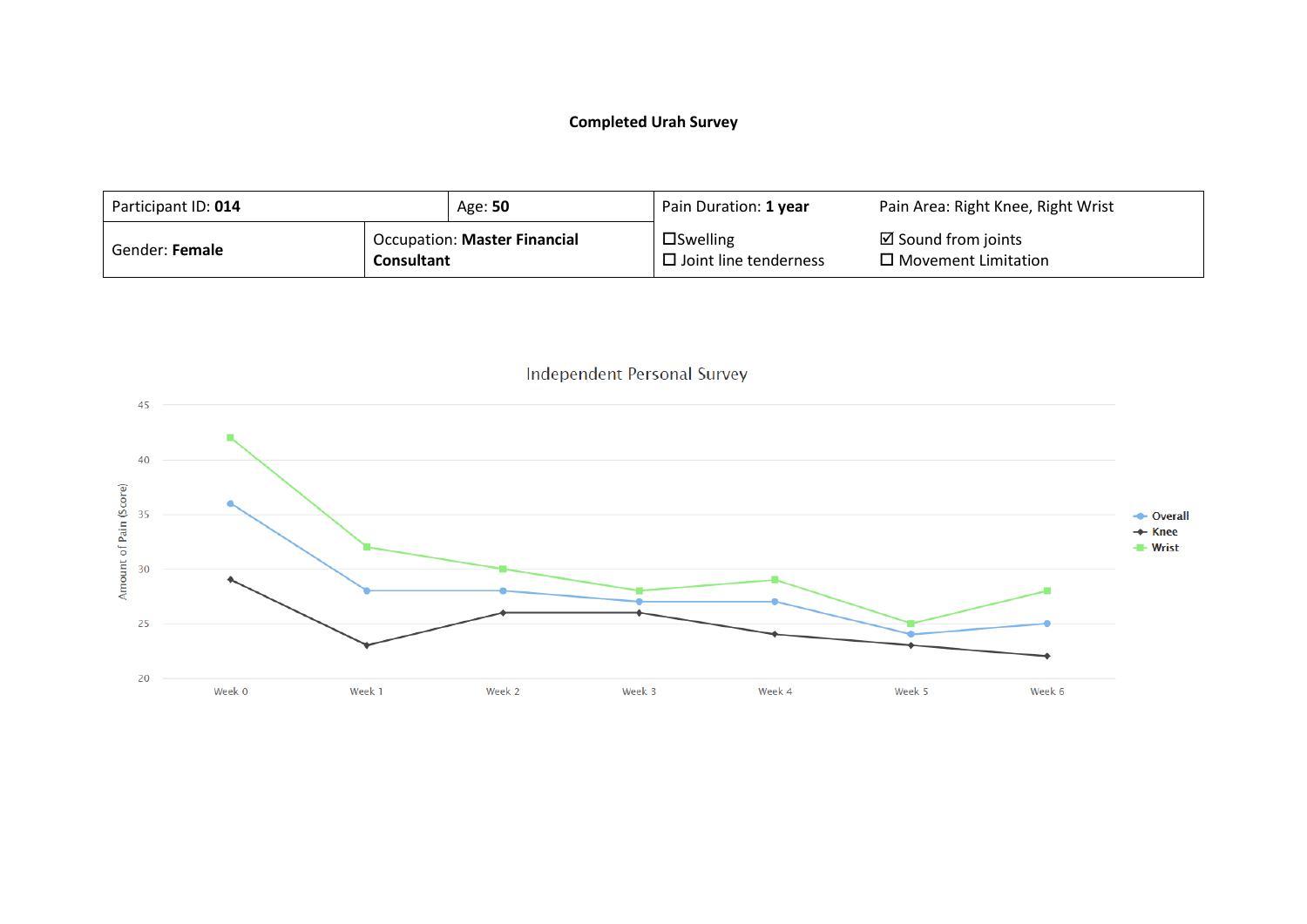| Participant ID: 015 |                     | Age: 76 | Pain Duration: 6 years               | Pain Area: Right Knee, Right Wrist                               |
|---------------------|---------------------|---------|--------------------------------------|------------------------------------------------------------------|
| Gender: Male        | Occupation: Retiree |         | ⊠Swelling<br>⊠ Joint line tenderness | $\boxtimes$ Sound from joints<br>$\boxtimes$ Movement Limitation |

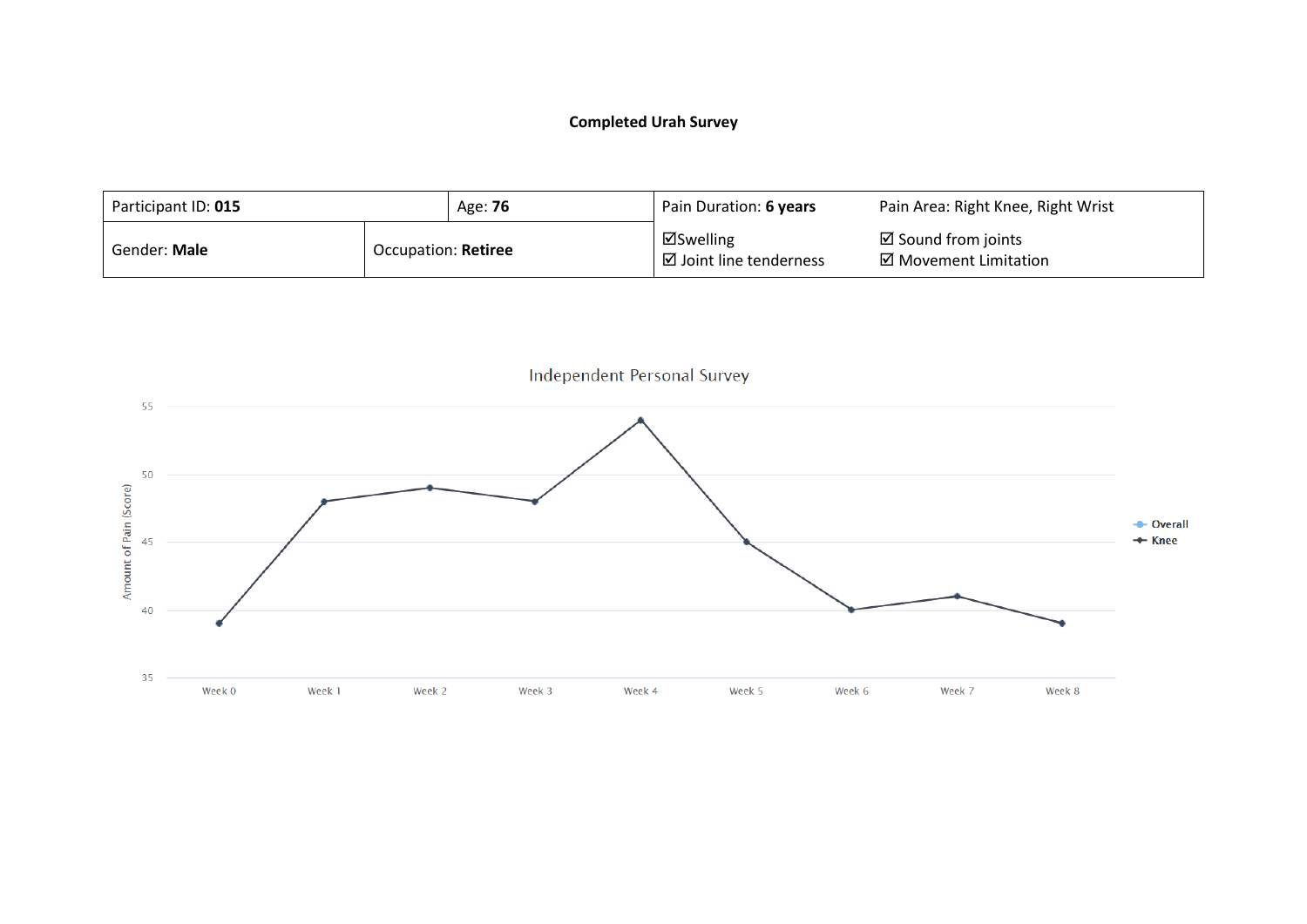| Participant ID: 016 | Age: 53                                    | Pain Duration: 2 years                     | Pain Area: Left Knee                              |
|---------------------|--------------------------------------------|--------------------------------------------|---------------------------------------------------|
| Gender: Male        | <b>Occupation: Chief Operating Officer</b> | $\Box$ Swelling<br>⊠ Joint line tenderness | $\Box$ Sound from joints<br>⊠ Movement Limitation |

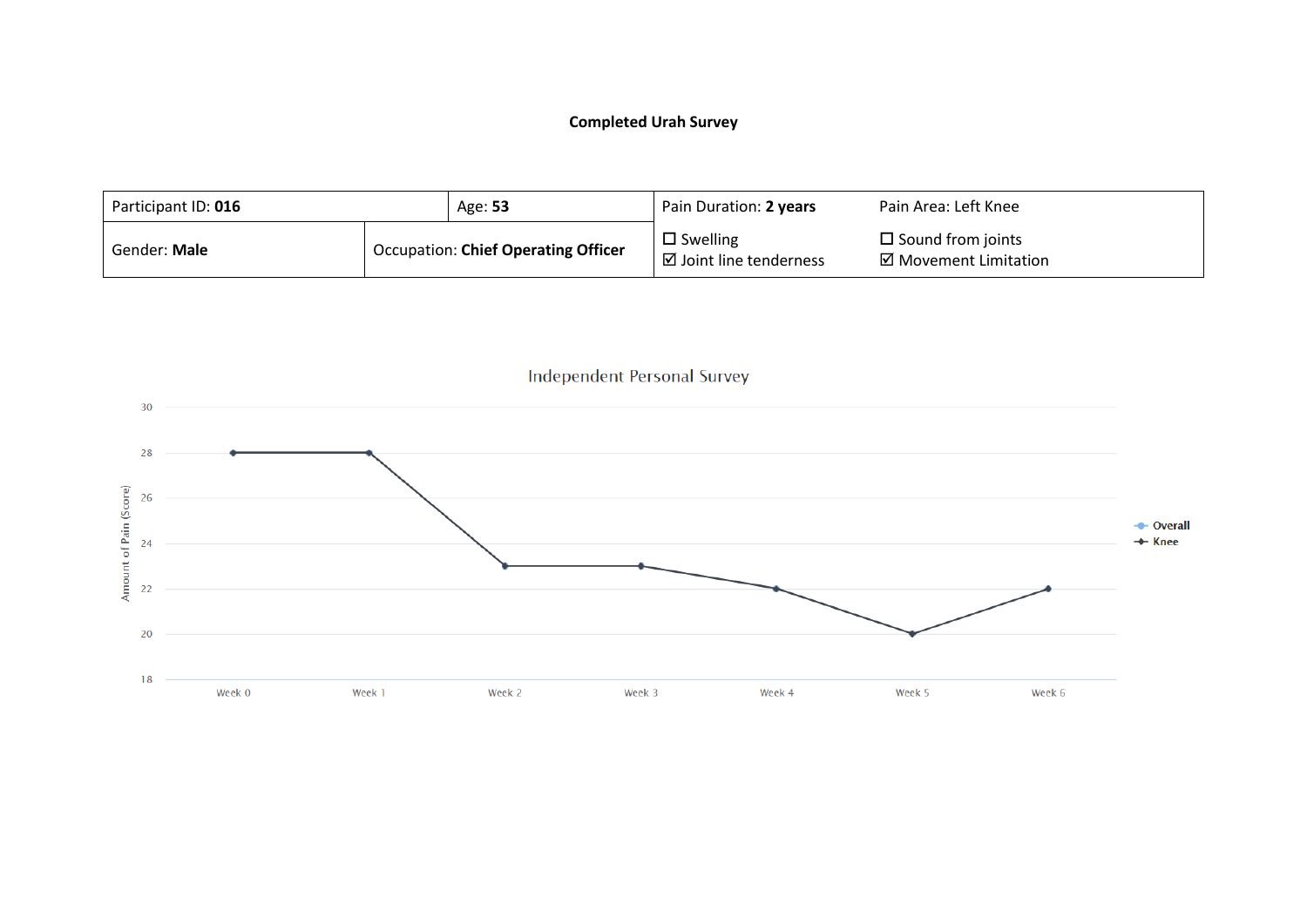| Participant ID: 017 |  | Age: 48                                 | Pain Duration: 2 months                            | Pain Area: Left & Right Neck, Left & Right<br>Shoulder |
|---------------------|--|-----------------------------------------|----------------------------------------------------|--------------------------------------------------------|
| Gender: Female      |  | <b>Occupation: Financial Consultant</b> | $\square$ Swelling<br>$\Box$ Joint line tenderness | $\Box$ Sound from joints<br>$\Box$ Movement Limitation |

**Independent Personal Survey** 40 35 Amount of Pain (Score)  $30$ - Overall  $+$  Neck - Shoulder 25 20  $15$ Week 0 Week 1 Week 2 Week 3 Week 4 Week 5 Week 6 Week 7 Week 8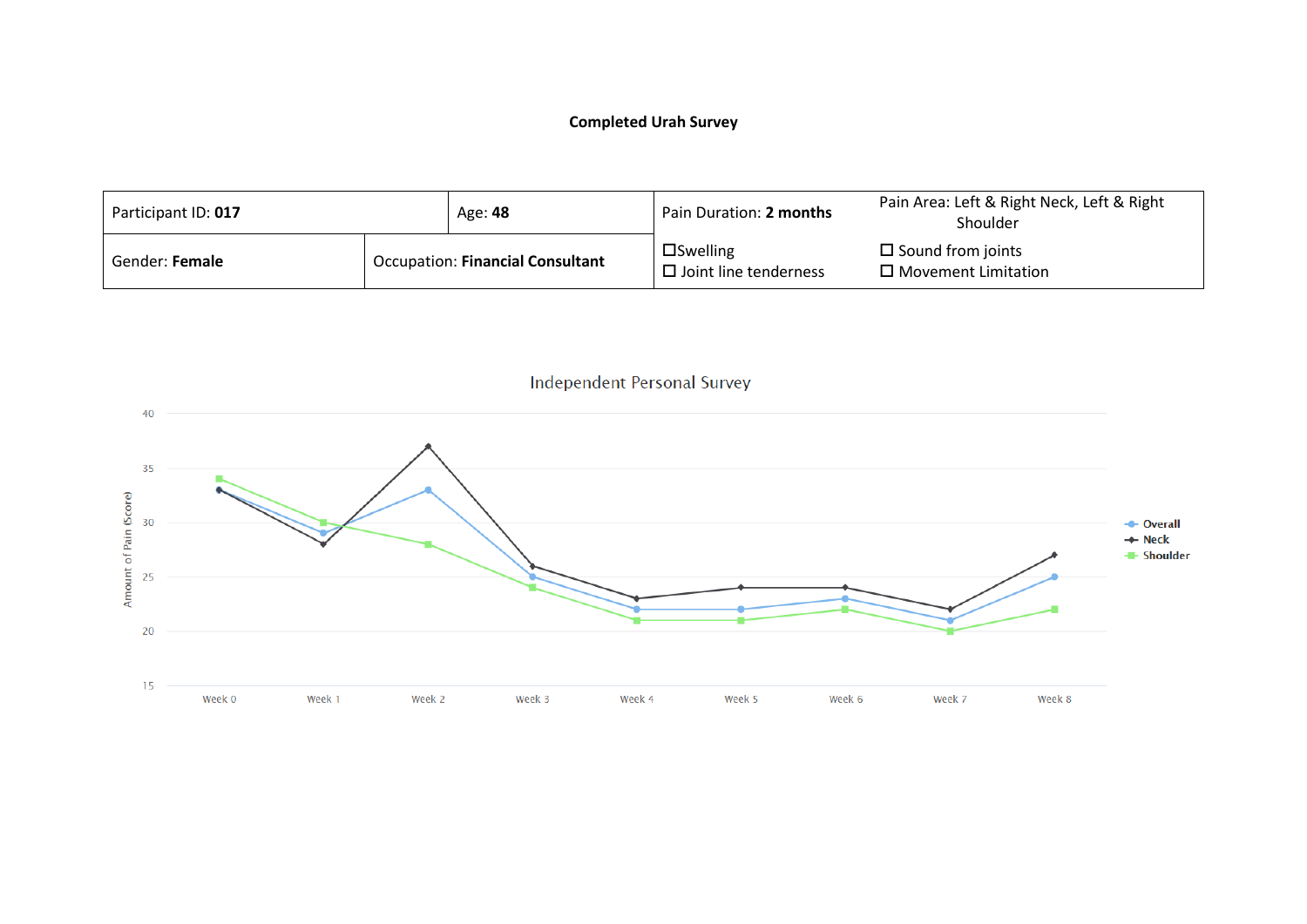#### **Participant ID: 018**

Independent Personal Survey